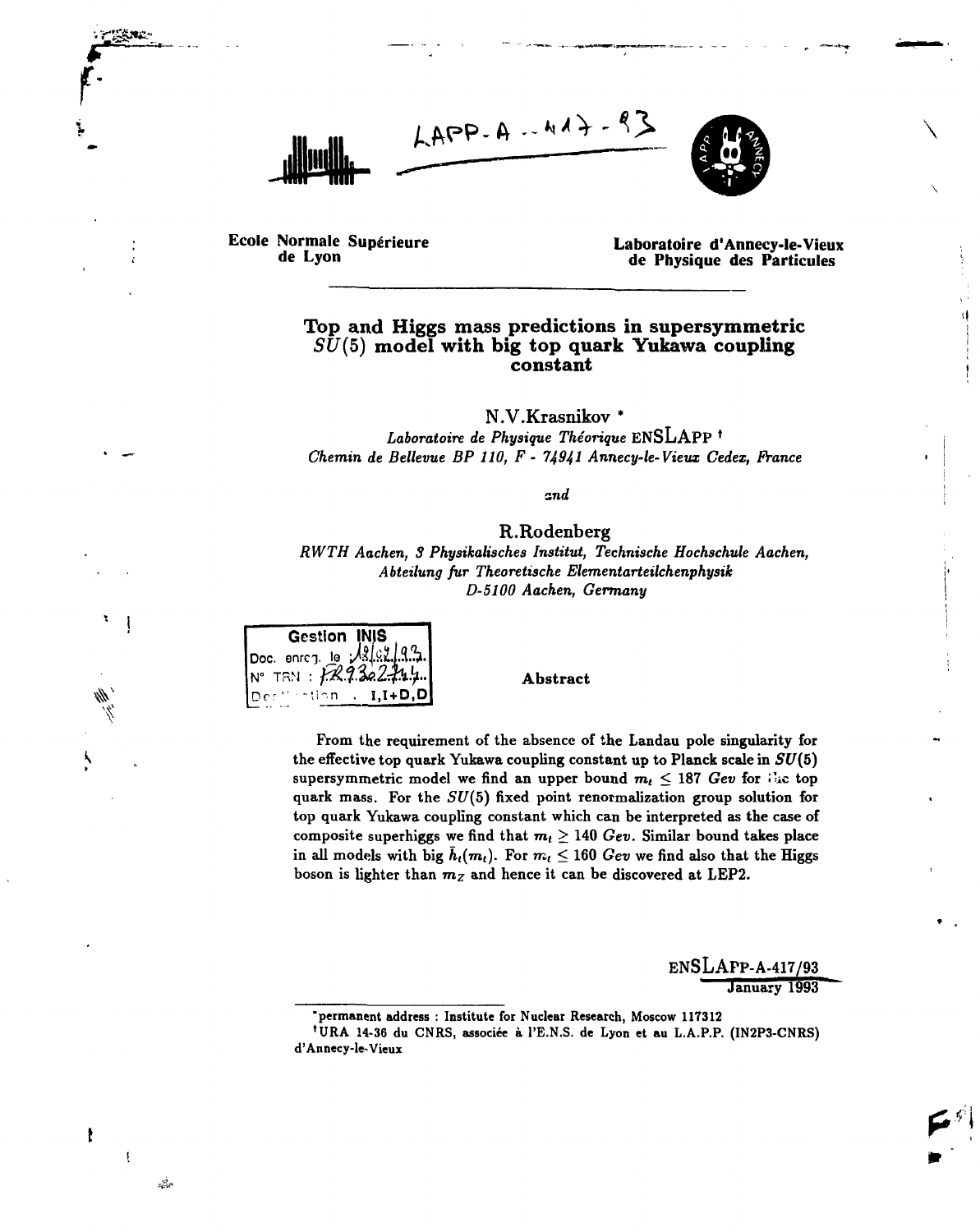At present one of the most urgent problems in experimental high energy physics is the search for the top quark and the Higgs boson. The existing *\* experimental lower bound on the top quark mass  $m_t \geq ~91~Gev~[1]$  means that the top quark Yukawa coupling constant  $\bar{h}_i(m_i)$  is not small and probably the top quark plays an essential role in electroweak symmetry breaking. The precision tests of the standard model based on the account of the radiative ! corrections allow to extract the value of the top quark mass. Recent analysis ; [2] gives  $m_t = (120 - 170)$  *Gev.* In [3, 4] from the requirement of the absence of the Landau pole singularity up to some scale of about  $O(10^{16})$  *Gev* for the top quark effective Yukawa coupling constant an upper bound on the top quark mass has been derived in supersymmetric extension of the Weinberg- Salam model.

**Ir**

ŧ

ŧ

In this paper we investigate the spectrum of top quark and Higgs boson masses in models with big top quark Yukawa coupling constant. From the requirement of the absence of the Landau pole singularity for the effective top quark Yukawa coupling constant up to the Planck scale in  $SU(5)$  model we find an upper bound  $m_t \leq 187$  *Gev* for top quark mass. For the  $SU(5)$ fixed point renormalization group solution for top quark Yukawa coupling constant which can be interpreted as the case of composite superhiggs we find that  $m_t \geq 140$  Gev. Similar bound takes place in all models with big  $\bar{h}_i(m_i)$ . For  $m_i \leq 160$  *Gev* the Higgs boson is lighter than  $m_Z$  and hence it can be discovered at LEP2. Some results of this paper has been published in our recent preprint [5].

Consider the supersymmetric *SU(5)* model [6] with standard kinetic terms and with the superpotential

$$
W = 2^{0.5} \lambda_1 T_{\alpha\beta} (\bar{F}^{\alpha} \bar{H}^{\beta} - \bar{F}^{\beta} \bar{H}^{\alpha})
$$
  
+0.25 $\lambda_2 \epsilon^{\alpha\beta\gamma\delta\epsilon} T_{\alpha\beta} T_{\gamma\delta} H_{\epsilon}$   
+ $\lambda_3 T r (\Phi^3) + \lambda_4 \bar{H} \Phi H + M_1 T r (\Phi^2) + M_2 \bar{H} H$  (1)

Here we consider only the third (top quark) supermatter generation and neglect all Yukawa coupling constants of the first and second generations. The model contains the matter supermultiplets  $\bar{F}^{\alpha}(\bar{5})$  and  $T_{\alpha\beta}(10)$  which correspond to the third generation and the superhiggses  $\Phi(24), \bar{H}^\alpha(\bar{5}), H_\alpha(5)$ . The nonzero vacuum solution  $\langle \Phi \rangle = Diag(2,2,2,-3,-3)$  breaks the  $SU(5)$  gauge group to the electroweak  $SU(3) \otimes SU(2) \otimes U(1)$  gauge group. For energies higher than the grand unified scale  $M_{GUT}$  we have effective restoration of the SU(5) gauge symmetry. We shall neglect all Yukawa coupling constants in the effective potential except that one for the top quark Yukawa coupling constant  $\lambda_2$ . The corresponding renormalization group equations in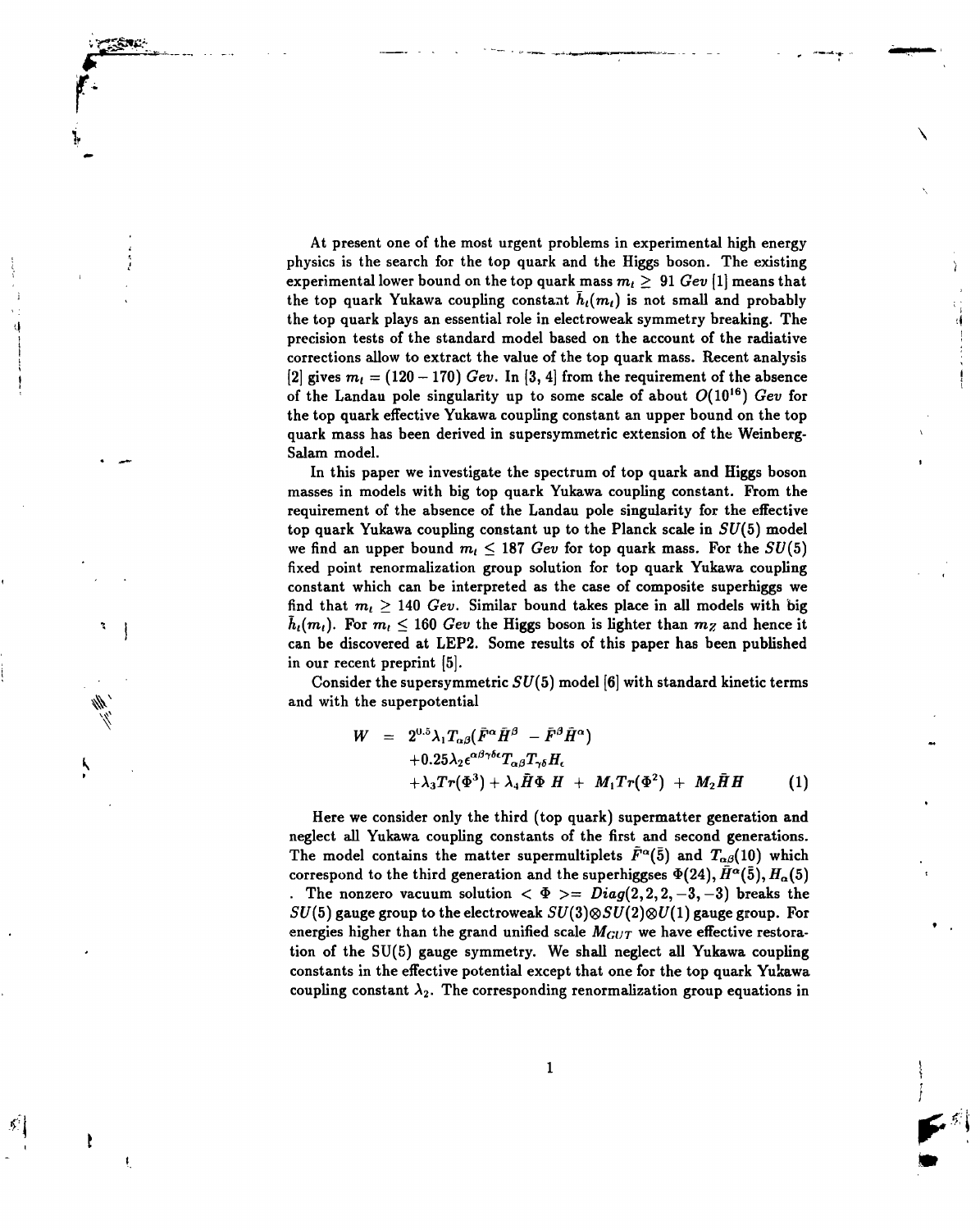one loop approximation have the form (for the case of three generations) [7]

**r**

ł

$$
\frac{d\tilde{h}_t^2}{dt} = A(\tilde{h}_t^2)^2 - B\tilde{h}_t^2 \bar{g}_5^2 \tag{2}
$$

$$
\frac{d\bar{g}_5^2}{dt} = -b(\bar{g}_5^2)^2 \tag{3}
$$

Here  $g_5$  is the SU(5) gauge coupling,  $(16\pi^2)t = \ln(M/\mu)$ , b =6, A = 18, B =  $192/5,$  and  $h_t \equiv \lambda_2$  . The solution of the eqn.(2,3) has the form

$$
\bar{g}_5^2 = \frac{g_5^2}{(1+g_5^2bt)},\tag{4}
$$

$$
\frac{1}{\overline{h}_t^2} = A(g_5^2(B-b))^{-1}(1+g_5^2bt) +
$$
  
\n
$$
(1/h^2 - A((B-b)g_5^2)^{-1})(1+g_5^2bt)^{B/b}
$$
 (5)

We shall use the numerical value  $\alpha_{GUT} = g_5^2/4\pi = 1/24$  for the  $SU(5)$ gauge coupling constant at the unification scale  $M_{GUT} = 10^{16}$  *Gev.* From the requirement of the absence of the Landau pole singularity for the effective top quark coupling constant  $\tilde{h}_t$  up to the Planck scale  $M_{PL} = 1.2 \times 10^{19}$  Gev we find that the top quark Yukawa coupling constant  $\bar{h}_t(M_{GUT}) \leq 1.3$ . For the renormalization group equations (2,3) the infrared fixed point solution  $[8]$  is

$$
\bar{h}_t^2 = k\bar{g}_5^2, k = (B-b)/A = 1.8
$$
 (6)

For the infrared fixed point solution (6) we find that  $h_t^2(M_{GUT})=0.94$ . It should be noted that in our analysis we neglected all Yukawa coupling constants in the superpotential  $(1)$  except that one for the top quark constant. However the neglected Yukawa coupling constants give positive contribution to the  $\beta$ -functions that can only make the bound  $h_t(M_{GUT}) \leq 1.3$  more (*b* stringent.)

' For the special fixed point solution (6) the ultraviolet asymptotics for the propagator of the superfield  $H_{\alpha}(5)$  is (for the scalar component of the superfield)

$$
D_H(p^2) \sim - (ip^2)^{-1} [\ln(-p^2/\mu^2)]^{0.2}
$$
 (7)

From the equal time commutation relation

$$
\left[\partial_0 H_\alpha, H_\beta^*\right]|_{x^0=y^0} = \delta_{\alpha\beta}(1/iZ_H)\delta^3(x-y) \tag{8}
$$

for the scalar component of the superfield *Ha(5)* and the Kallen-Lehmann representation for the propagator  $D_{II}(p^2)$  we find that the ultraviolet asymptotics for the  $D_{II}(p^2)$  propagator is  $i/p^2 Z_{II}$  (here  $Z_{II}$  is the wave function renormalization). Thus we find from the relation (7) that the wave function renormalization  $Z_H$  is equal to zero in the limit of the regularization removing. Therefore we can treat the superfield *Ha(5)* as composite, namely: the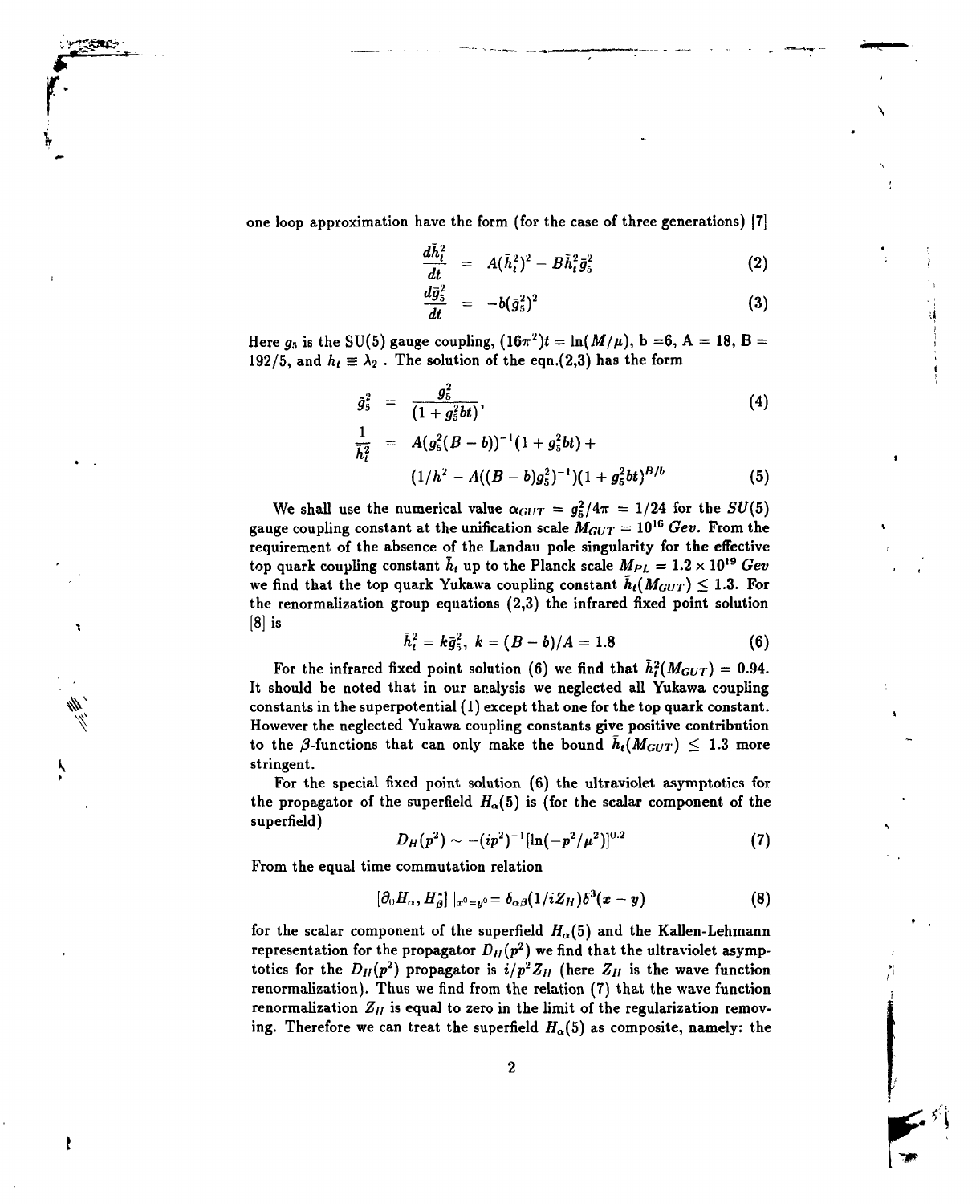probability  $Z_H = \mid <\varphi \mid \phi > \mid^2$  (where  $\varphi$  is the "bare" state and  $\phi$  is the "renormalized" state) of the physical state being at the "bare" state is equal to zero and besides the kinetic term for the renormalized superfield vanishes in the limit of the regularization removing (9). So the "compositeness" condition allows to determine the top quark Yukawa coupling constant and hence to predict the top quark mass.

The renormalization group equations for the  $SU(3) \otimes SU(2) \otimes U(1)$  electroweak supersymmetric gauge theory allow to connect the top quark Yukawa coupling constant at grand unified scale with the Yukawa coupling constant at the scale of the supersymmetry breaking *Msusv* ; to relate the Yukawa coupling constant at the  $M_{SUSY}$  scale with the observable Yukawa coupling constant at the electroweak scale  $M_W$  we have to use the the renormalization group equations for the standard Weinberg-Salam model. The renormalization group equations have the form [10, 11]

$$
\frac{d\bar{h}_t^2}{dt} = A_1(\bar{h}_t^2)^2 - \bar{h}_t^2 (B_1\bar{g}_1^2 + B_2\bar{g}_2^2 + B_3\bar{g}_3^2)
$$
 (9)

$$
\frac{d\bar{g}_i^2}{dt} = -b_i(\bar{g}_i^2))^2 \tag{10}
$$

with  $b_1 = -22$ ,  $b_2 = -2$ ,  $b_3 = 6$ ,  $A_1 = 12$ ,  $B_1 = 26/9$ ,  $B_2 = 6$ ,  $B_3 =$ 32/3 for the supersymmetric case and with  $b_1 = -41/3$ ,  $b_2 = 19/3$ ,  $b_3 =$ 14,  $A_1 = 9$ ,  $B_1 = 17/6$ ,  $B_2 = 9/2$ ,  $B_3 = 16$  for the standard case. The solution of the equation (9) can be represented in the form

$$
1/\bar{h}^{2}(M) = \prod_{i=1}^{3} (1+g_{i}^{2}b_{i}t)^{B_{i}/b_{i}}(1/\bar{h}^{2}(\mu) - A_{1}K(t))
$$
\n
$$
K(t) = \int_{0}^{t} (\prod_{i=1}^{3} (1+g_{i}^{2}b_{i}x)^{-B_{i}/b_{i}}) dx
$$
\n(11)

Numerically for *M* = 0.1 *Tev* we find

**•'! t**

Ķ

$$
(\bar{h}_t^2(0.1~TeV))^{-1} = \frac{0.088}{\bar{h}_t^2(M_{GUT})} + 0.815
$$
 (12)

Using our previously derived bound  $\tilde{h}_t(M_{GUT}) \leq 1.3$  we find that  $\tilde{h}_t(0.1 \text{ Tev}) \leq$ 1.08. The top quark mass is equal to  $m_t = \bar{h}_t(m_t) < H$  >, where  $v^2 =$  $(174\,\,Gev)^2 = \,\, < H^2> + <\bar{H}^2> \,\, {\rm and} \,\, < H> = v\cos(\beta).$  So our bound on the top quark mass reads

$$
m_t = \bar{h}_t(m_t) v \cos(\beta) \leq 187 \; Gev \tag{13}
$$

Note that from the requirement of the absence of the Landau pole singularity for the effective top quark Yukawa coupling constant up to GUT scale we

**<sup>1</sup>** *t*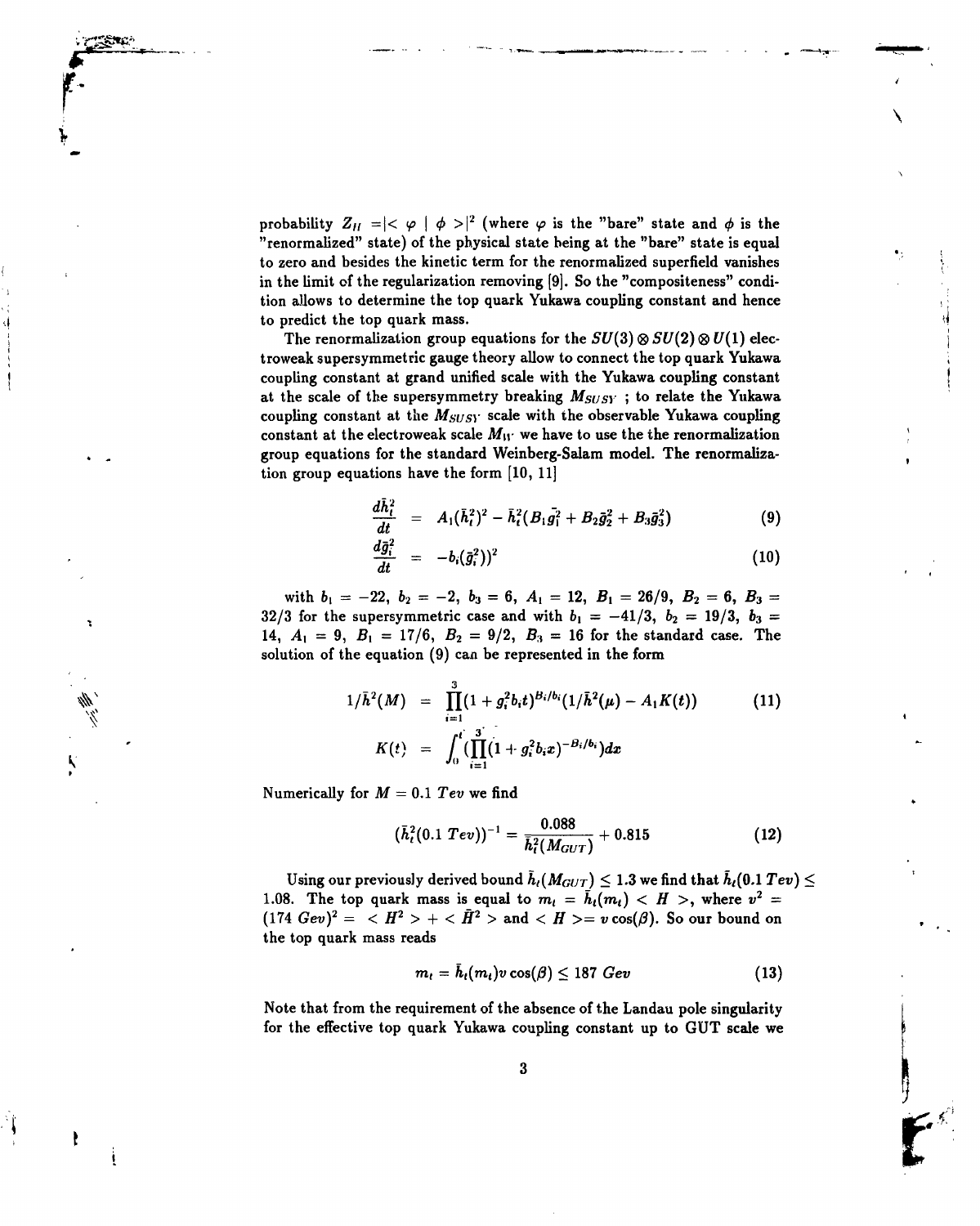find that  $m_t \leq 193 \; Gev$  . For the fixed point solution the Yukawa coupling constant  $h_t(0.1~TeV) = 1.05$  and  $m_t = 183~Gev$  for  $< H > = 174~Gev$  . The top quark Yukawa coupling constant at the electroweak scale depends rather weakly on the Yukawa coupling constant at GUT scale. For instance, for  $0.5 \leq \bar{h}_i^2(M_{GUT}) \leq 1.7$  we find that  $1 \leq h_i(0.1 \text{ Tev}) \leq 1.08$ . In the rest of our paper we shall consider the models with  $h_t(0.1~TeV) \ge 1$  (according to our definition such models are the models with big Yukawa coupling constant). It should be noted that our formula (12) has been derived for  $\bar{\alpha}_3(0.1 \; Tev)$  = 0.116 . The main uncertainty in the determination of the *ht(0.l Tev)* comes from the uncertainty related with the determination of the strong coupling constant  $\tilde{\alpha}_3(0.1 \text{ Tev})$  and roughly speaking  $\tilde{h}_t(0.1 \text{ Tev}) \sim \sqrt{\tilde{\alpha}_3(0.1 \text{ Tev})}$ , so for  $\bar{\alpha}_3(0.1 \text{ Tev}) = 0.115 \pm 0.01$  we have 4% uncertainty in the determination of the *ht(0.l Tev) .* Besides there are uncertainties related with threshold effects. We shall assume that the accuracy of the  $h_t(0.1 \text{ TeV})$  calculation is 5%. For the SUSY breaking scale  $M_{SUSY} = 0.1$  Tev the radiative corrections to the Higgs boson mass are numerically small and the tree level formulae for the Higgs boson mass are valid. In the supersymmetricc Weinberg-Salam model with soft supersymmetry breaking the following inequality [12] for the Higgs boson mass takes place:

**r**

**\**

列

$$
m_H \leq m_Z |\cos(2\beta)| \ , \ \tan(\beta) \ = \ \epsilon \ \tilde{H} \ > \ /\ \  \tag{14}
$$

Using the inequality (14) and the experimental bound [14]  $m_H \geq 42$  Gev for the supersymmetric Higgs boson mass we find that

$$
|\cos(\beta)| \ge 0.85 \tag{15}
$$

$$
|\cos(\beta)| \leq 0.30\tag{16}
$$

For the solution (16)  $m_t = \bar{h}_t(m_t) \cos(\beta)v \leq 60$  Gev and hence it is excluded (remember that the experimental bound on the top quark mass is  $m_t$   $\geq$ 91 *Gev* [I]). From the bound (15) we find that for the SU(5) fixed point solution

$$
m_t = h_t(m_t) v \cos(\beta) \geq (155 \pm 8) \; Gev \qquad (17)
$$

The error in (17) is nothing but the assumed 5% uncertainty in the determination of the  $h_t(0.1 \text{ Tev})$ . So we find that in the models with big top quark Yukawa coupling constant  $(h_t(0.1 \text{ Tev}) \geq 1)$  the top quark has to be heavier than 145 Gev. Assuming that  $m_t = (145 \pm 25)$  Gev [2] we find that  $|\cos(\beta)| \leq 0.93(1 \pm 0.05)$  and hence according to the inequality (14) the Higgs boson mass is lighter than

$$
m_H \leq 67^{+20}_{-11} \; Gev \tag{18}
$$

For the case of relatively big supersymmetry breaking scale  $M_{SUSY}$  the radiative corrections are very important [14] for big top quark masses and we

**<sup>t</sup> t**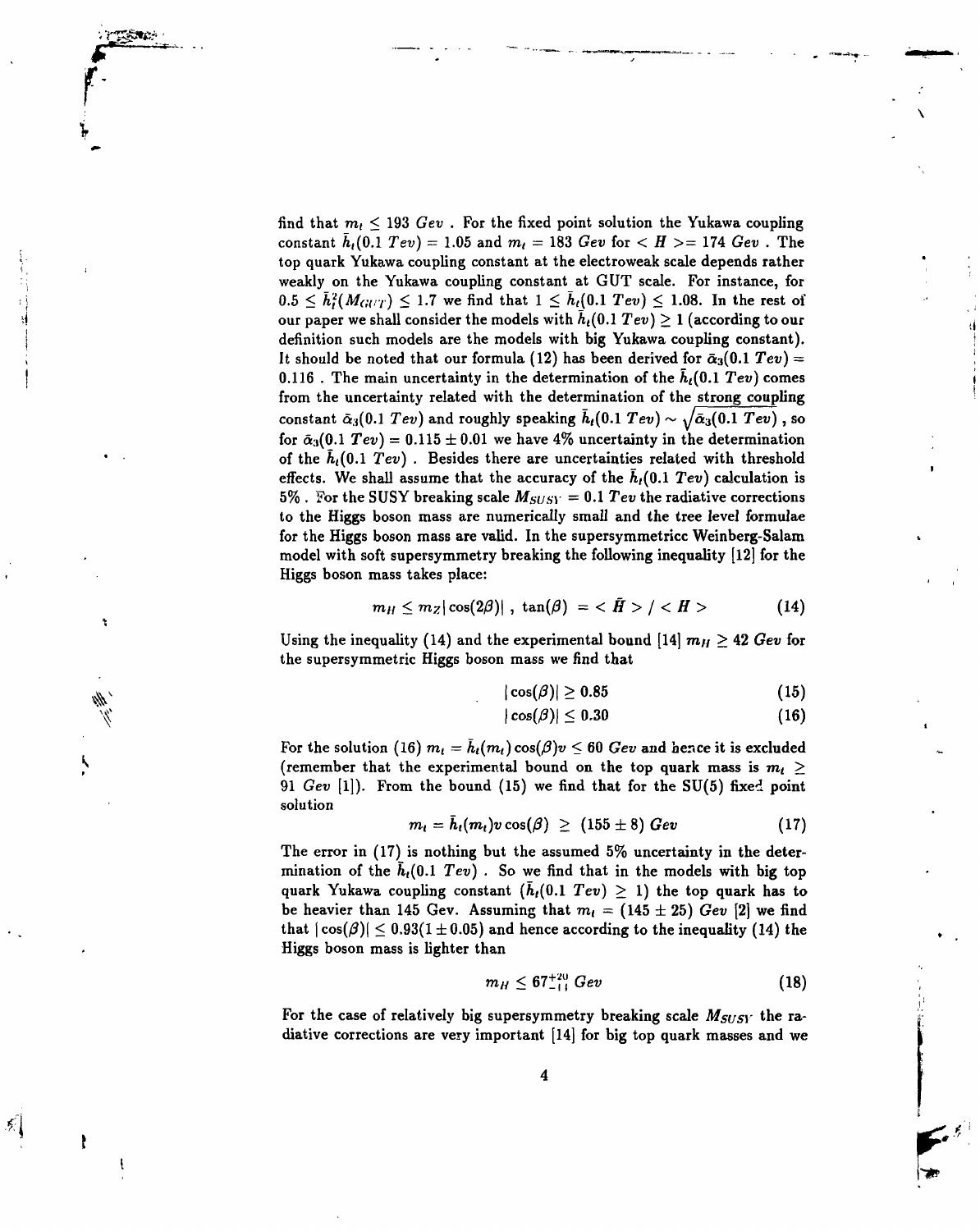have to take into account them. We shall assume that the supersymmetry breaking scale *MSUSY* (we identify the *MSUSY* with the mass of the top squark ) is less than 1  $Tev$  (for  $M_{SUSY}$  bigger than 1  $Tev$  it is very difficult to explain why  $m_Z$  is small compared to  $M_{SUSY}$  ) and at the scale between  $m_Z$  and  $M_{SUSY}$  we have effectively the Weinberg-Salam model with the single Higgs isodoublet , so the superpartners of quarks and leptons have 1 the masses  $\sim$   $M_{SUSY}$ . To estimate the Higgs boson mass we have to solve [14] the renormalization group equation for the selfinteraction selfcoupling constant  $\bar{\lambda}$  for the light Higgs doublet which at one loop level reads

**f'**

t

Ņ

チー

ł

$$
\frac{d\bar{\lambda}}{dt} = 12[\bar{\lambda}^2 + (\bar{h}_t^2 - \bar{g}_1^2/4 - 3\bar{g}_2^2/4)\bar{\lambda} - \bar{h}_t^4 + \bar{g}_1^4/16 + \bar{g}_1^2\bar{g}_2^2/8 + 3\bar{g}_2^4/16]
$$
 (19)

Here  $\lambda$  is the Higgs doublet selfinteraction coupling constant. Besides we have to solve the eqn.  $(9,10)$  for for the energies between  $m_t$  and  $M_{SUSY}$ *i*. We have found that for  $M_{SUSY} = 1$  *Tev* the value of the  $\bar{h}_i(m_i)$  (for 120  $Gev \leq m_l \leq 200$   $Gev$  ) is increased approximately by 3% compared to the case  $M_{SUSY} = 0.1$  Tev. We have solved the renormalization group equation  $(15)$  together with the boundary condition

$$
\bar{\lambda}\mid_{p^2=M_{SUSY}^2}=\frac{\bar{g}_1^2+\bar{g}_2^2}{4}\ (\cos{(2\beta)})^2
$$
 (20)

Remember that  $cos(\beta) = \frac{m_i}{h_i(m_i)v}$  and the knowledge of the  $\bar{h}_i(m_i)$  allows to relate the top quark mass with  $\bar{\lambda}(m_{11}^2)$  and hence to determine the Higgs boson mass

$$
m_H^2 = 2\bar{\lambda}(m_H^2)v^2 \qquad (21)
$$

The results of our calculations for the top quark masses in the interval 120  $Gev \leq m_t \leq 170$   $Gev$  are presented in the table 1. For the case when  $M_{SUSY} \sim 1$  Tev, at smaller energies the standard Weinberg-Salam model is valid and we can use the experimental bound  $[13]$   $m_H \geq 60$  *Gev* for the nonsupersymmetric Higgs boson. From the table 1 we see that for  $m_t > 140$  Gev the Higgs boson is lighter than 60 *Gev* and hence in our model (and in all models with  $\bar{h}_t(m_t) \geq 1$ ) the top quark has to be heavier than 140 *Gev.* Moreover another important feature of the model is that for  $m_t \leq 160 \,\, Gev$ the Higgs boson mass is lighter than the Z-boson mass and hence it will be discovered at LEP2.

In conclusion we would like to stress that the considered model and all models with big  $\bar{h}_t(m_t)$  predict that the top quark mass is heavier than  $m_t \geq 140$   $GeV.$  Moreover, for  $m_t \leq 160$   $GeV$  the Higgs boson (for  $M_{SUSY} \leq$ 1 *Tev)* is lighter than the Z-boson and hence it will be discovered at LEP2. It should be noted that the inequality  $m_l \geq 140$  Gev has been obtained in [15] where the supersymmetric model with "top quark condensate" has been considered. The model with the "top quark condensate" is nothing but the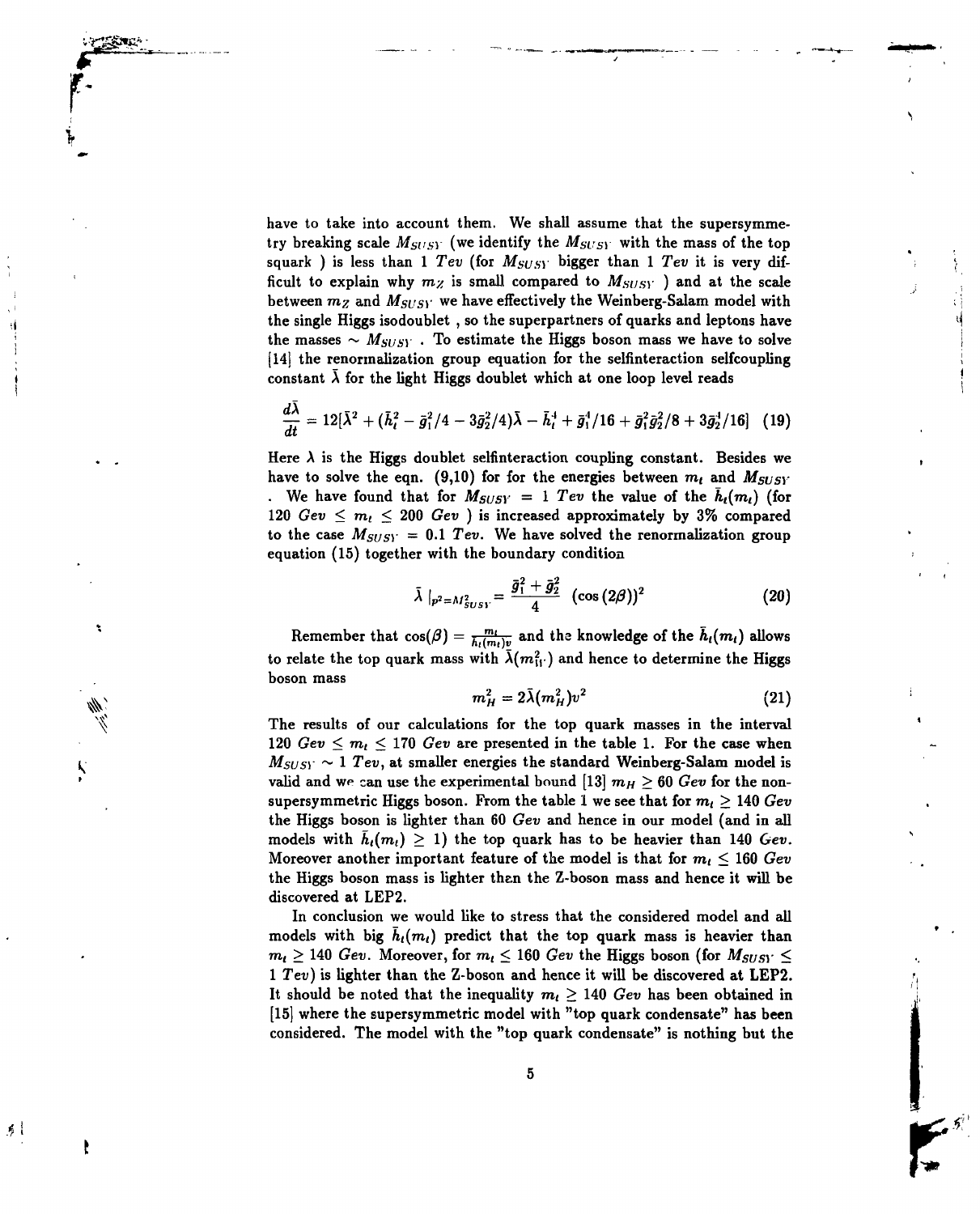standard model plus the assumption that the top quark effective Yukawa coupling constant has Landau pole at some scale  $\Lambda$ .

One of us (N.V.K.) is indebted to the collaborators of the LAPP theoretical department for the hospitality during his stay at Annecy where this paper has been finished.

Table 1. The dependence of the Higgs mass on the top quark mass in the assumption that the supersymmetry breaking scale is  $M_{SUSY} = 1$  Tev. All masses are in  $Gev$ . The uncertainty in the calculation of  $m_t$  reflects the assumed 5% uncertainty in the determination of  $\bar{h}_t(m_t)$ .

| $\bm{m}_l$ | ran     |
|------------|---------|
| 120        | 31      |
| 125        | 35      |
| 130        | 41      |
| 135        | 47      |
| 140        | 53      |
| 145        | 59      |
| 150        | 66      |
| 155        | 73      |
| 160        | 81      |
| 165        | 89<br>Ō |
| 170        | 97      |

## References

- [1] F. Abe et al., Phys. Rev. Lett. 68 (1992) 447; F. Abe et al., Phys. Rev. **D64** (1992) 147.
- **[2]** R. Tanaka, *Electroweak results from LEP,* Ecole Polytechnique Preprint X-LPHE/92-3.
- **[3]** N.V. Krasnikov and A.A. Pivovarov, Phys. Lett. **B134** (1984) 61; J. Bagger, S. Dimopoulos and S. Masso, Phys. Lett. **B156** (1985) 357.
- **[4]** T.E. Clark, S.T. Love and W.A. Bardeen, Phys. Lett. **B237** (1990) 235.
- **[5]** N.V. Krasnikov and R. Rodenberg, *Upper bound on the Top Quark Mass for Supersymmetric SU(5) Model,* Institute for Nuclear Research Preprint INR-783/92 (1992).

the second terms of the second terms of the second terms of the second terms of the second terms of the second terms of the second terms of the second terms of the second terms of the second terms of the second terms of th

ŧ